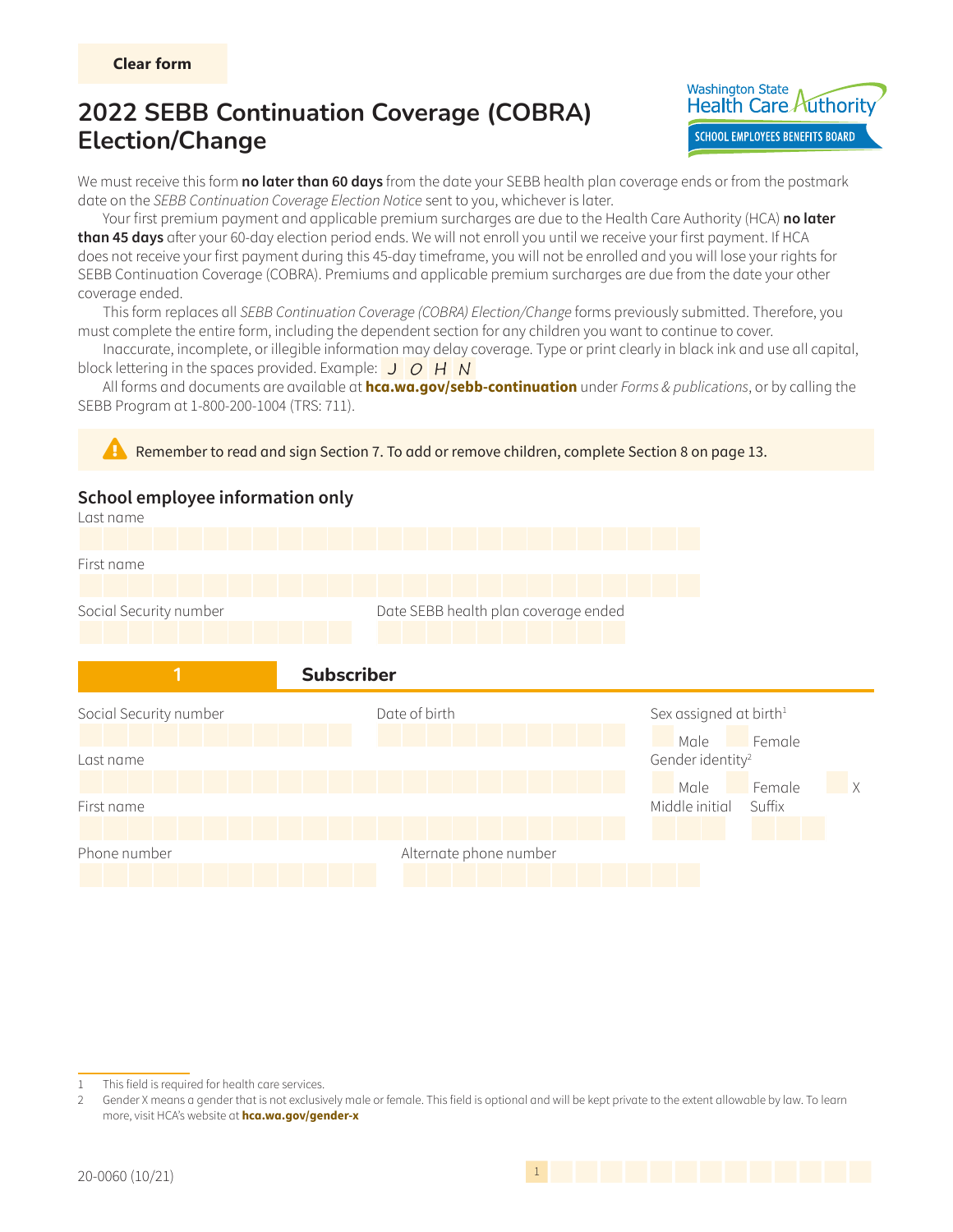

**Example If you move, you must report your new address to the SEBB Program <b>no later than 60 days** after you move. You can report it by using this form, by sending a written request to the address listed on [page 11,](#page-10-0) or by calling 1-800-200-1004 (TRS: 711).

Are you or any eligible dependents already enrolled in SEBB insurance coverage under another account?

**No. 2 Yes** No. **Continue coverage** (Select all that apply.) Medical Dental Vision **Add coverage** (Select all that apply.) Medical Dental Vision **Terminate coverage** (Select all that apply.) Medical Dental Vision Termination date If terminating coverage, include reason:

 $\epsilon$  You may elect to continue coverage you were enrolled in on the day your SEBB health plan coverage ended. If you have life insurance and wish to port or convert, call MetLife at 1-833-854-9624.

If you are enrolled in a Medical Flexible Spending Arrangement (FSA) or Limited Purpose FSA and would like to continue it, call Navia Benefit Solutions at 1-800-669-3539. Navia must receive your request no later than 60 days from the date your SEBB health plan coverage ended, or from the postmark date on the SEBB Continuation Coverage Election Notice sent to you, whichever is later.

**EX** If you terminate all coverage, you will not be eligible to enroll again in SEBB Continuation Coverage unless you regain eligibility.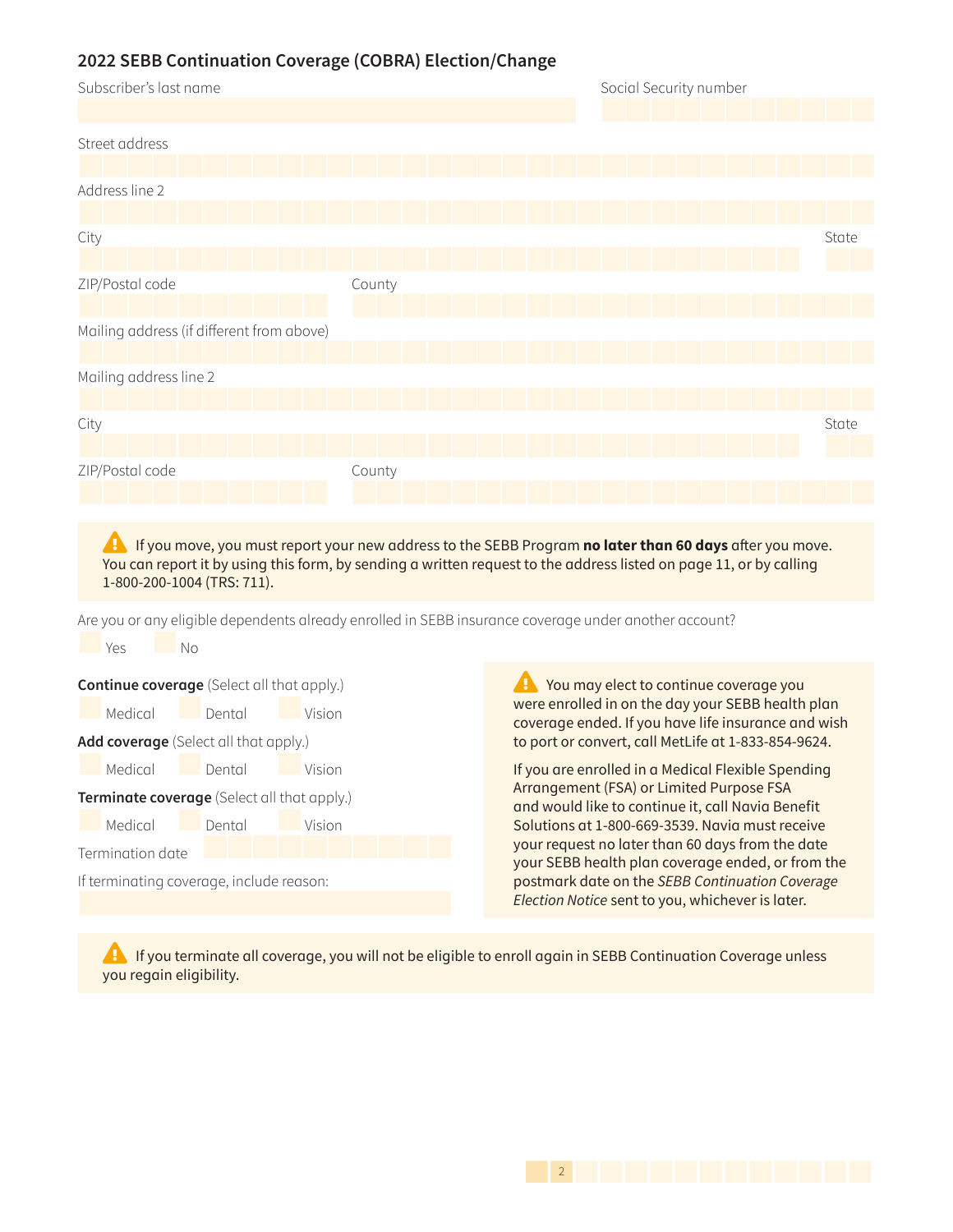| Subscriber's last name                         | Social Security number |
|------------------------------------------------|------------------------|
|                                                |                        |
| Are you covered by another group medical plan? |                        |
| If yes, effective date<br>Yes<br>No            |                        |
| Are you covered by another group dental plan?  |                        |
| If yes, effective date<br>Yes<br>No            |                        |
| Do you receive Social Security Disability?     |                        |
| If yes, effective date<br>Yes<br>No            |                        |
|                                                |                        |

**Example If Yes, attach a copy of your Social Security Disability Award letter. Write your last name and the last four** digits of your Social Security number on the copy. You and your enrolled dependents may be eligible for additional months of coverage.

| Are you enrolled in Medicare Part A or Part B? |                                                            |  |  |  |  |  |
|------------------------------------------------|------------------------------------------------------------|--|--|--|--|--|
| Part A (hospital)                              |                                                            |  |  |  |  |  |
| Yes<br>No.                                     | If yes, enter effective dates shown on your Medicare card: |  |  |  |  |  |
| Part B (medical)                               |                                                            |  |  |  |  |  |
| Yes<br>No.                                     | If yes, enter effective dates shown on your Medicare card: |  |  |  |  |  |
| <b>Tobacco use premium surcharge</b>           |                                                            |  |  |  |  |  |

Response required if you are enrolling in medical coverage. The SEBB Program requires a \$25-per-account tobacco use premium surcharge in addition to your monthly medical premium if you or a dependent (age 13 or older) enrolled on your SEBB medical plan uses a tobacco product. Tobacco use is defined as any use of tobacco products within the past two months except for religious or ceremonial use.

If a provider finds that ending tobacco use or participating in your medical plan's tobacco cessation program will negatively affect your or your dependent's health, see more information in the SEBB Program Administrative Policy 91-1 at

**hca.wa.gov/sebb-rules.**

If you check Yes or do not check any boxes below, you will be charged the \$25 premium surcharge. For instructions on how to respond, see the SEBB Premium Surcharge Attestation Help Sheet available at **hca.wa.gov/sebb-continuation** under Forms & publications. To change your attestation, use the SEBB Premium Surcharge Attestation Change form.

#### **Does the tobacco use premium surcharge apply to you?**

**Yes**, I am subject to the \$25 premium surcharge. I have used tobacco products in the past two months. If this is a change to a previous attestation, submit the SEBB Premium Surcharge Attestation Change form.

**No**, I am not subject to the \$25 premium surcharge. I have not used tobacco products in the past two months, or I have enrolled in the tobacco cessation resources noted in the SEBB Premium Surcharge Attestation Help Sheet.

143 **Page 3 of 1433**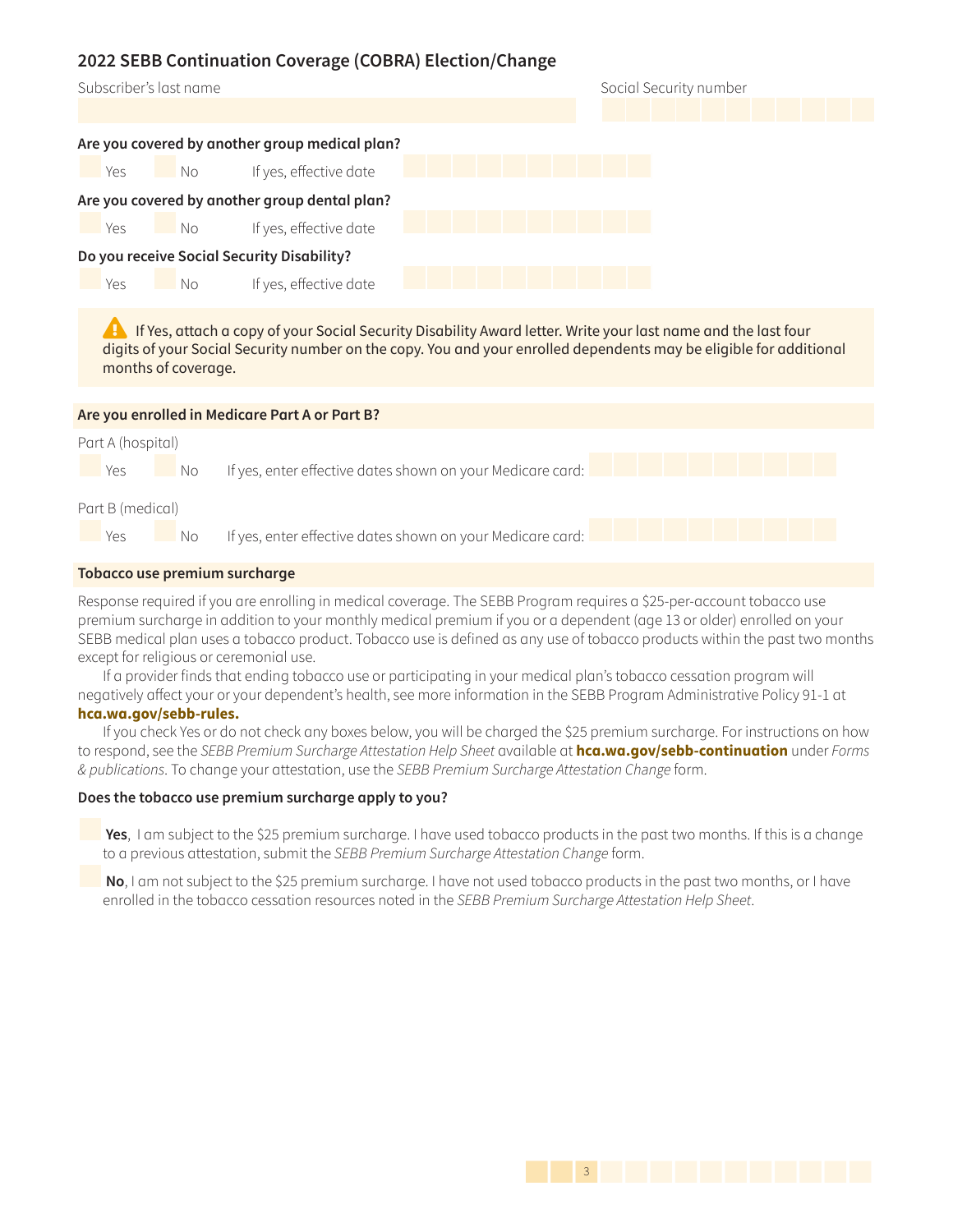#### Subscriber's last name Social Security number

## **2 2 Spouse or state-registered domestic partner (SRDP)**

List an eligible spouse or SRDP you wish to add or remove from medical, dental, or vision coverage. State-registered domestic partner is defined in WAC 182-31-020. Your spouse or SRDP cannot be enrolled in two SEBB medical, dental, or vision accounts at the same time. A health plan change is not allowed when adding a SRDP if they are not a tax dependent. To add children, complete Section 8 at the end of this form.

### **Relationship to subscriber.** Check one.

| Spouse: Date of marriage: |  |  |  |  |  |
|---------------------------|--|--|--|--|--|
| SRDP: Date registered     |  |  |  |  |  |

**Example If enrolling a SRDP, attach a SEBB Declaration of Tax Status to indicate whether they qualify as a dependent** for tax purposes under IRC Section 152, as modified by IRC Section 105(B). You must also provide proof of their eligibility within the SEBB Program's enrollment timelines, or they will not be enrolled. Timelines and a list of documents we will accept to prove eligibility are available on HCA's website at **hca.wa.gov/sebb-continuation**.



1 This field is required for health care services.

2 Gender X means a gender that is not exclusively male or female. This field is optional and will be kept private to the extent allowable by law. To learn more, visit HCA's website at **hca.wa.gov/gender-x**

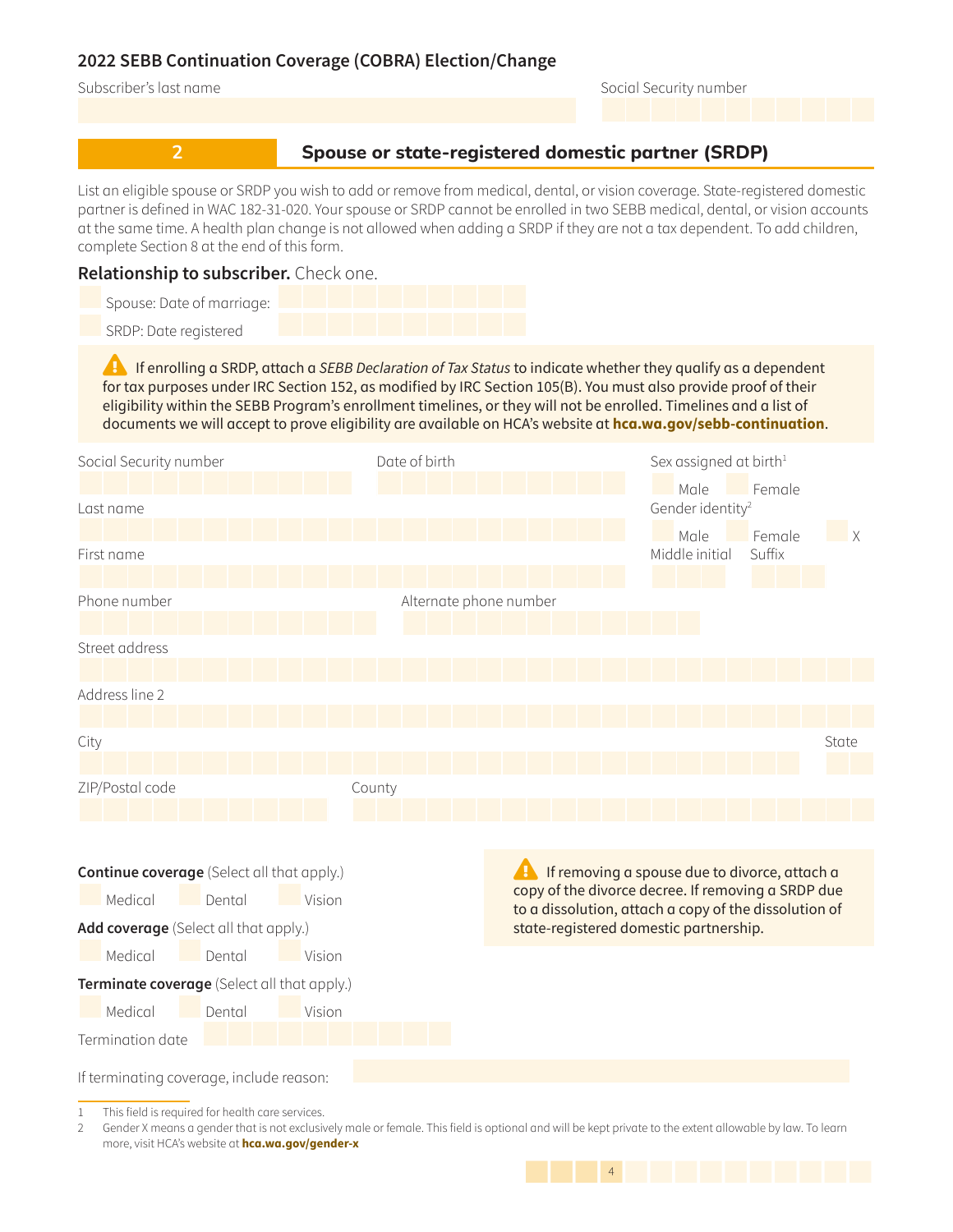| Subscriber's last name                         | Social Security number |
|------------------------------------------------|------------------------|
|                                                |                        |
| Are you covered by another group medical plan? |                        |
| If yes, effective date<br>Yes<br>No            |                        |
| Are you covered by another group dental plan?  |                        |
| If yes, effective date<br>Yes<br>No.           |                        |
| Do you receive Social Security Disability?     |                        |
| If yes, effective date<br>Yes<br>No.           |                        |
|                                                |                        |

**A** If Yes, attach a copy of their Social Security Disability Award letter. Write your last name and last four digits of your Social Security number on the copy. You and your enrolled dependents may be eligible for additional months of coverage.

| Are you enrolled in Medicare Part A or Part B? |     |                                                             |  |  |  |  |  |
|------------------------------------------------|-----|-------------------------------------------------------------|--|--|--|--|--|
| Part A (hospital)                              |     |                                                             |  |  |  |  |  |
| Yes                                            | No. | If yes, enter effective dates shown on their Medicare card: |  |  |  |  |  |
| Part B (medical)                               |     |                                                             |  |  |  |  |  |
| Yes                                            | No. | If yes, enter effective dates shown on their Medicare card: |  |  |  |  |  |
| <b>Tobacco use premium surcharge</b>           |     |                                                             |  |  |  |  |  |

Response required if you are enrolling your spouse or SRDP in medical coverage. If you check Yes or do not check any boxes below, you will be charged the monthly \$25-per-account tobacco use premium surcharge in addition to your monthly medical premium. See the SEBB Premium Surcharge Attestation Help Sheet on HCA's website at **hca.wa.gov/sebb-continuation** for instructions on how to respond.

#### **Does the tobacco use premium surcharge apply to you?**

**Yes**, I am subject to the \$25 premium surcharge. My spouse or SRDP has used tobacco products in the past two months. If this is a change to a previous attestation, submit the SEBB Premium Surcharge Attestation Change form.

**No**, I am not subject to the \$25 premium surcharge. My spouse or SRDP has not used tobacco products in the past two months or has enrolled in or accessed the tobacco cessation resources noted in the SEBB Premium Surcharge Attestation Help Sheet.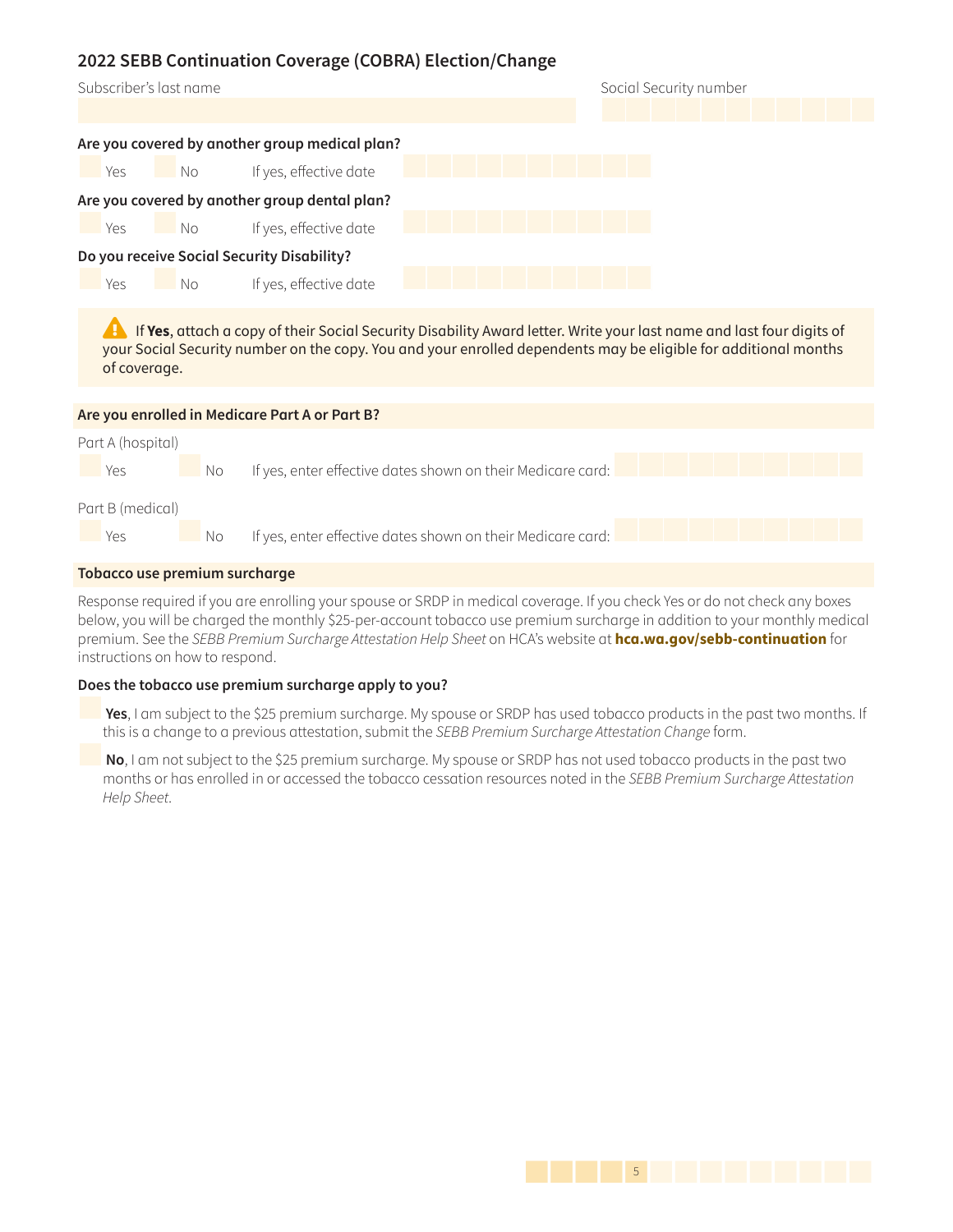#### Subscriber's last name Social Security number

#### **Spouse or state-registered domestic partner coverage premium surcharge**

Response required if you are enrolling your spouse or SRDP in medical coverage. The SEBB Program requires a \$50 premium surcharge in addition to your monthly medical premium if you enroll your spouse or SRDP in SEBB medical coverage, and they have chosen not to enroll in another employer-based group medical coverage that is comparable to the Public Employees Benefits Board (PEBB) Program Uniform Medical Plan (UMP) Classic. See the SEBB Premium Surcharge Attestation Help Sheet for instructions on how to respond. If you check Yes or leave this section blank, you will be charged the \$50 premium surcharge.

#### **Does the spouse or SRDP coverage surcharge apply to you?** Check one:

**Yes**, I am subject to the \$50 premium surcharge. I used the SEBB Premium Surcharge Attestation Help Sheet and completed the SEBB Spousal Plan Calculator.

**Example 3 Figure 1 September 2 Figure 2 Figure 2 Figure 2 Figure 2 Figure 2 Figure 3 Figure 3 Figure 3 Figure 3 Figure 3 Figure 3 Figure 3 Figure 3 Figure 3 Figure 3 Figure 3 Figure 3 Figure 3 Figure 3 Figure 3 Figure 3 F** Help Sheet and SEBB Spousal Plan Calculator are available at **hca.wa.gov/sebb-continuation** under Forms & publications.

**No**, I am not subject to the \$50 premium surcharge. I used the SEBB Premium Surcharge Attestation Help Sheet and, if needed, completed the SEBB Spousal Plan Calculator. Which questions on the SEBB Premium Surcharge Attestation Help Sheet did you check No? Check all that apply. Question 1 is not applicable.

Question 2 Question 3 Question 4 Question 5 Question 6

 The SEBB Program to help determine if premium surcharge applies. I used the SEBB Premium Surcharge Attestation Help Sheet and am submitting a printed SEBB Spousal Plan Calculator. The SEBB Program will use these to help determine whether my spouse's or SRDP's employer-based group medical is comparable to the PEBB UMP Classic and whether I am subject to this premium surcharge.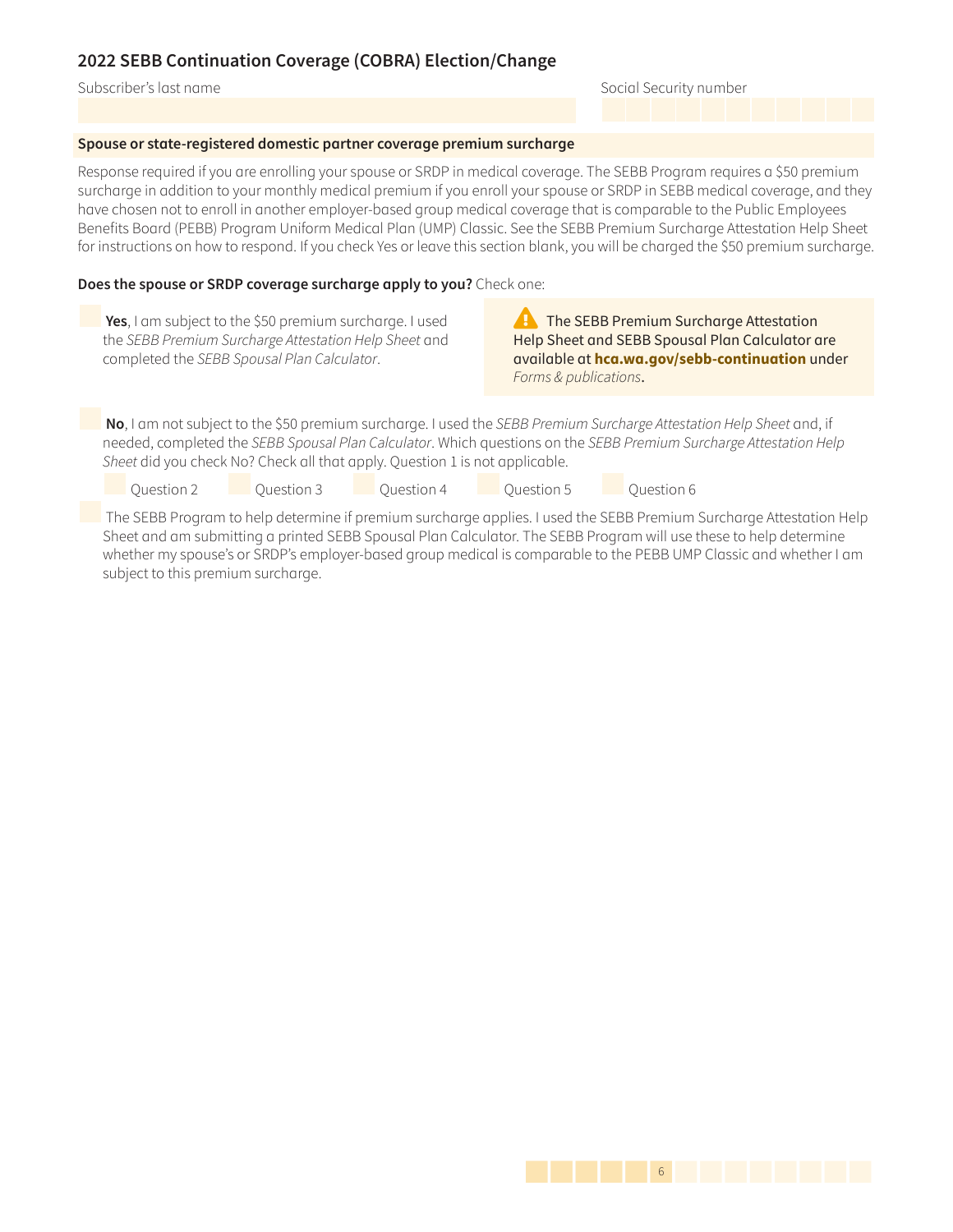#### Subscriber's last name Social Security number

### **8 2 Changes to an existing account**

### **Are you making changes to an existing account?**

Yes, If yes, check all changes that apply in the sections below.

Date of event/change

No If no, continue to Section 4

### **Changes you can make anytime**

Name change

Address change

Terminate medical coverage for you or your enrolled dependents

Terminate dental coverage for you or your enrolled dependents

Terminate vision coverage for you or your enrolled dependents.

 Remove dependents from coverage. If removal is due to loss of eligibility (divorce, annulment dissolution, or dependent ceasing to be eligible as a child), the SEBB Program must receive this form **no later than 60 days** after the last day of the month the dependent loses eligibility. Coverage will be terminated the last day of the month of loss of eligibility. If applicable, provide your former dependent's new address: Street address



### **Changes you can make during annual open enrollment**

All changes become effective January 1 of the following year. Check the box next to the changes requested.

- Add dependents
- Remove dependents
- Add or change medical plan

Add or change dental plan

Add or change vision plan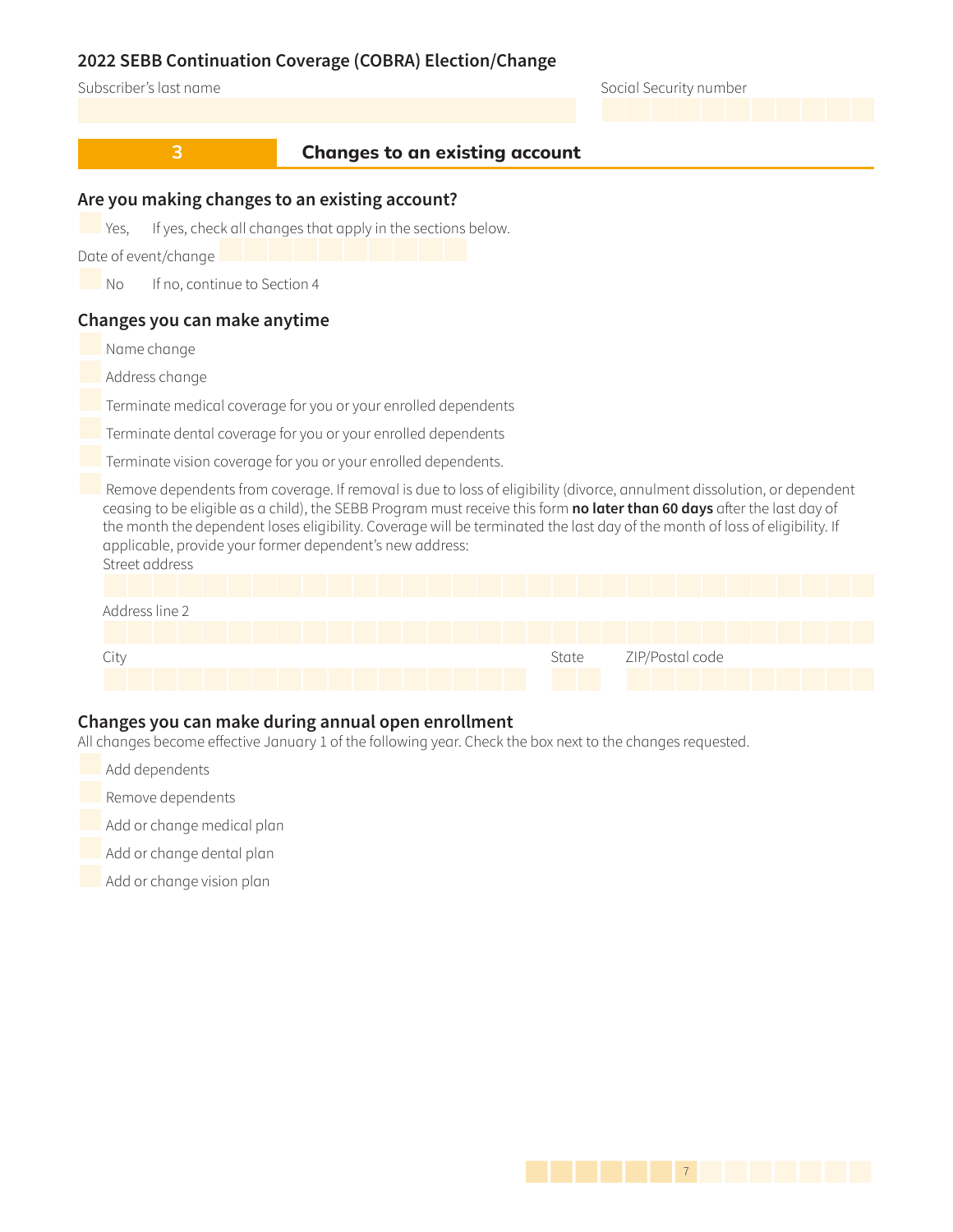Subscriber's last name Social Security number

### **Changes you can make if an event creates a special open enrollment (SOE)**

The SEBB Program only allows changes outside of annual open enrollment when an event creates a SOE. The change must be allowed under the Internal Revenue Code and Treasury regulations and correspond to and be consistent with a SOE event for the subscriber, a dependent, or both. The SEBB Program must receive this form and proof of the event **no later than 60 days**  after the event occurs.

To enroll a newborn or child whom you, the subscriber, has adopted or has assumed a legal responsibility for support ahead of adoption, you should notify the SEBB Program by submitting the required forms as soon as possible to ensure timely payment of claims. If adding the child increases the premium, the required forms must be received **no later than 60 days** after the date of the birth, adoption, or the date the legal responsibility for support is assumed ahead of adoption.

In most cases, the enrollment or change will be effective the first day of the month after the event date or the date the form is received, whichever is later.

Check the box next to the matching events below.

#### **The following events allow a subscriber to add dependents or change medical, dental, or vision plans:**

 Subscriber or dependent loses other coverage under a group health plan or through health insurance coverage, as defined by the Health Insurance Portability and Accountability Act (HIPAA).

 Subscriber has a change in employment status that affects the subscriber's eligibility for their employer contribution under their employer-based group health plan.

 Subscriber's dependent has a change in their own employment status that affects the dependent's eligibility for their employer contribution under their employer-based group health plan.

 A court order requires the subscriber or any other individual to provide insurance coverage for an eligible dependent of the subscriber.

 Subscriber or dependent enrolls in or loses eligibility for coverage under Medicaid or a state Children's Health Insurance Program (CHIP).

 Subscriber or dependent becomes eligible for a state premium assistance subsidy for SEBB health plan coverage from Medicaid or CHIP.

Subscriber or dependent enrolls in or loses eligibility for coverage under Medicare.

 Child becomes eligible as an extended dependent through legal custody or legal guardianship. Also complete a *SEBB*  Extended Dependent Certification and SEBB Declaration of Tax Status to indicate whether they qualify as a dependent for tax purposes under IRC Section 152, as modified by IRC Section 105(b) available at **hca.wa.gov/sebb-continuation**.

Marriage, registering a state-registered domestic partnership, birth, adoption, or assuming a legal obligation for total or partial support in anticipation of adoption. You must also submit a SEBB Declaration of Tax Status if adding a stateregistered domestic partner or their child to indicate whether they qualify as a dependent for tax purposes under IRC Section 152, as modified by IRC Section 105(b). A health plan change is not allowed when adding a SRDP or their child if they are not a tax dependent.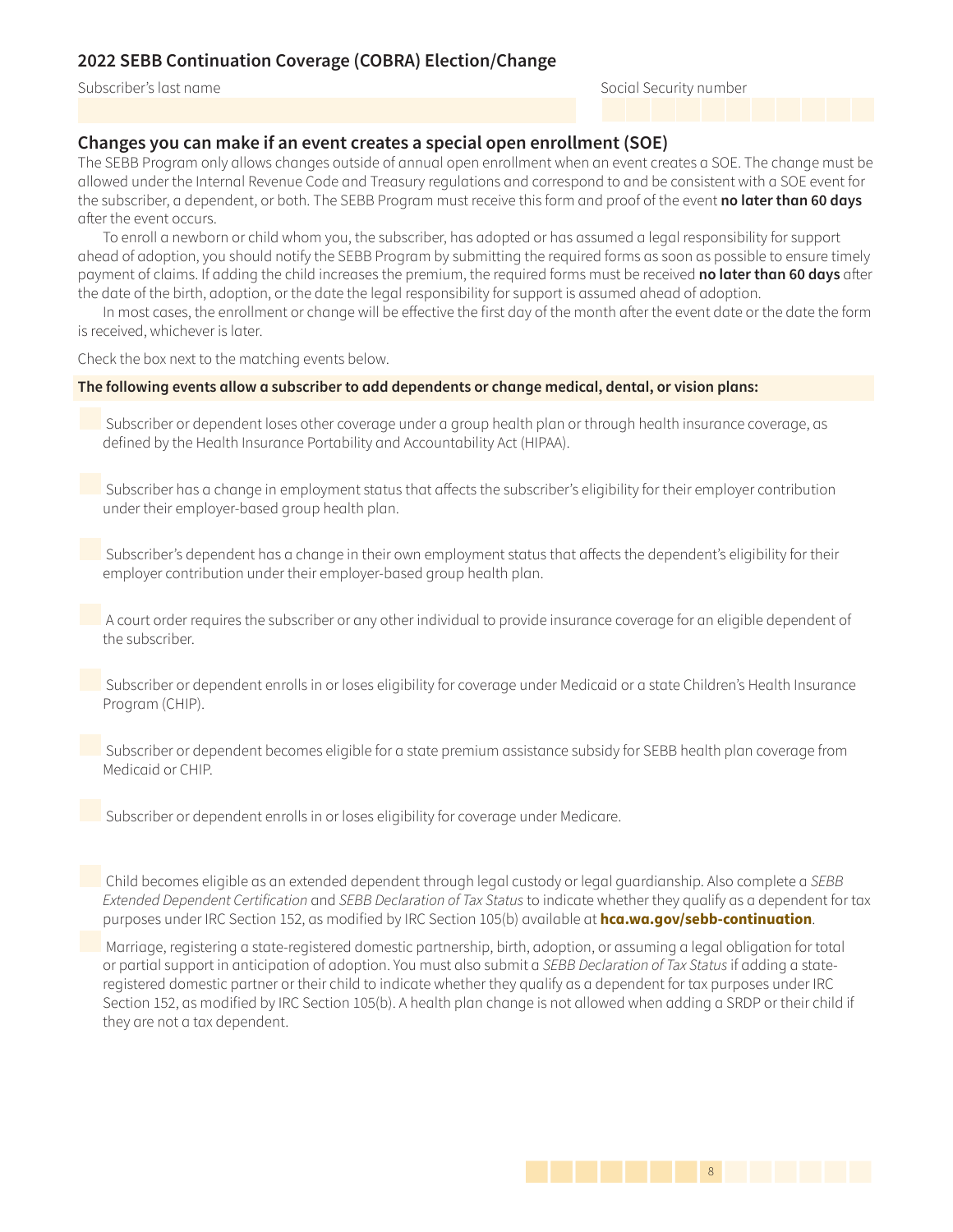Premera Standard PPO

#### Subscriber's last name Social Security number

#### **The following events allow a subscriber to add dependents**

 Subscriber or dependent has a change in enrollment under another employer-based group health plan during its annual open enrollment that does not align with the SEBB Program's annual open enrollment.

 A dependent moves from another country to within the United States, or from the United States to another country, and that change resulted in the dependent losing their health insurance.

#### **The following events allow a subscriber to change medical plan, change dental plan, and/or change vision plan:**

Subscriber or dependent has a change in residence that affects health plan availability.

 Subscriber or dependent's current health plan becomes unavailable because the subscriber or enrolled dependent is no longer eligible for a health savings account.

 Subscriber or dependent experiences a disruption of care that could function as a reduction in benefits for the subscriber or their dependent for a specific condition or ongoing course of treatment (requires approval by the SEBB Program).

 Subscriber has a change in employment from a SEBB organization to a school district that crosses county lines or is in a county that borders Idaho or Oregon, which results in the subscriber having different medical plans available.

### **4** *Medical plan selection*

| Kaiser Foundation Health Plan of the Northwest <sup>1</sup> | <b>Uniform Medical Plan, administered by Regence BlueShield</b>                                                                                            |  |  |  |
|-------------------------------------------------------------|------------------------------------------------------------------------------------------------------------------------------------------------------------|--|--|--|
| Kaiser Permanente NW 1                                      | UMP Achieve 1                                                                                                                                              |  |  |  |
| Kaiser Permanente NW 2                                      | UMP Achieve 2                                                                                                                                              |  |  |  |
| Kaiser Permanente NW 3                                      | UMP High Deductible                                                                                                                                        |  |  |  |
| Kaiser Foundation Health Plan of Washington                 | UMP Plus-Puget Sound High Value Network                                                                                                                    |  |  |  |
|                                                             | UMP Plus-UW Medicine Accountable Care Network                                                                                                              |  |  |  |
| Kaiser Permanente WA Core 1                                 |                                                                                                                                                            |  |  |  |
| Kaiser Permanente WA Core 2                                 | <b>A</b> Call the medical plans you are interested<br>in to make sure your provider is in the network.                                                     |  |  |  |
| Kaiser Permanente WA Core 3                                 | Contact the plans for benefits information.                                                                                                                |  |  |  |
| Kaiser Permanente WA SoundChoice <sup>2</sup>               | Contact information is on page 12 of this form.<br>These plans have specific service areas based                                                           |  |  |  |
| Kaiser Foundation Health Plan of Washington, Options, Inc.  | on your county of residence. See HCA's website<br>hca.wa.gov/sebb-continuation for plans                                                                   |  |  |  |
| Kaiser Permanente WA Options Access PPO 1                   | available to you.                                                                                                                                          |  |  |  |
| Kaiser Permanente WA Options Access PPO 2                   | If you move out of the medical plan's service area,<br>you may need to change plans. You must report                                                       |  |  |  |
| Kaiser Permanente WA Options Access PPO 3                   | your new address to the SEBB Program no later                                                                                                              |  |  |  |
| <b>Premera Blue Cross</b>                                   | than 60 days after you move using this form, by<br>calling 1-800-200-1004 (TRS: 711), or by sending a<br>written request to the address listed on page 11. |  |  |  |
| Premera High PPO                                            |                                                                                                                                                            |  |  |  |
| Premera Peak Care EPO                                       |                                                                                                                                                            |  |  |  |

<sup>2</sup> Not all Kaiser Permanente contracted providers in Spokane County are in the SoundChoice network. Please make sure your provider is in-network before you visit.



<sup>1</sup> Kaiser Foundation Health Plan of the Northwest offers plans in Clark and Cowlitz counties in Washington and select counties in Oregon.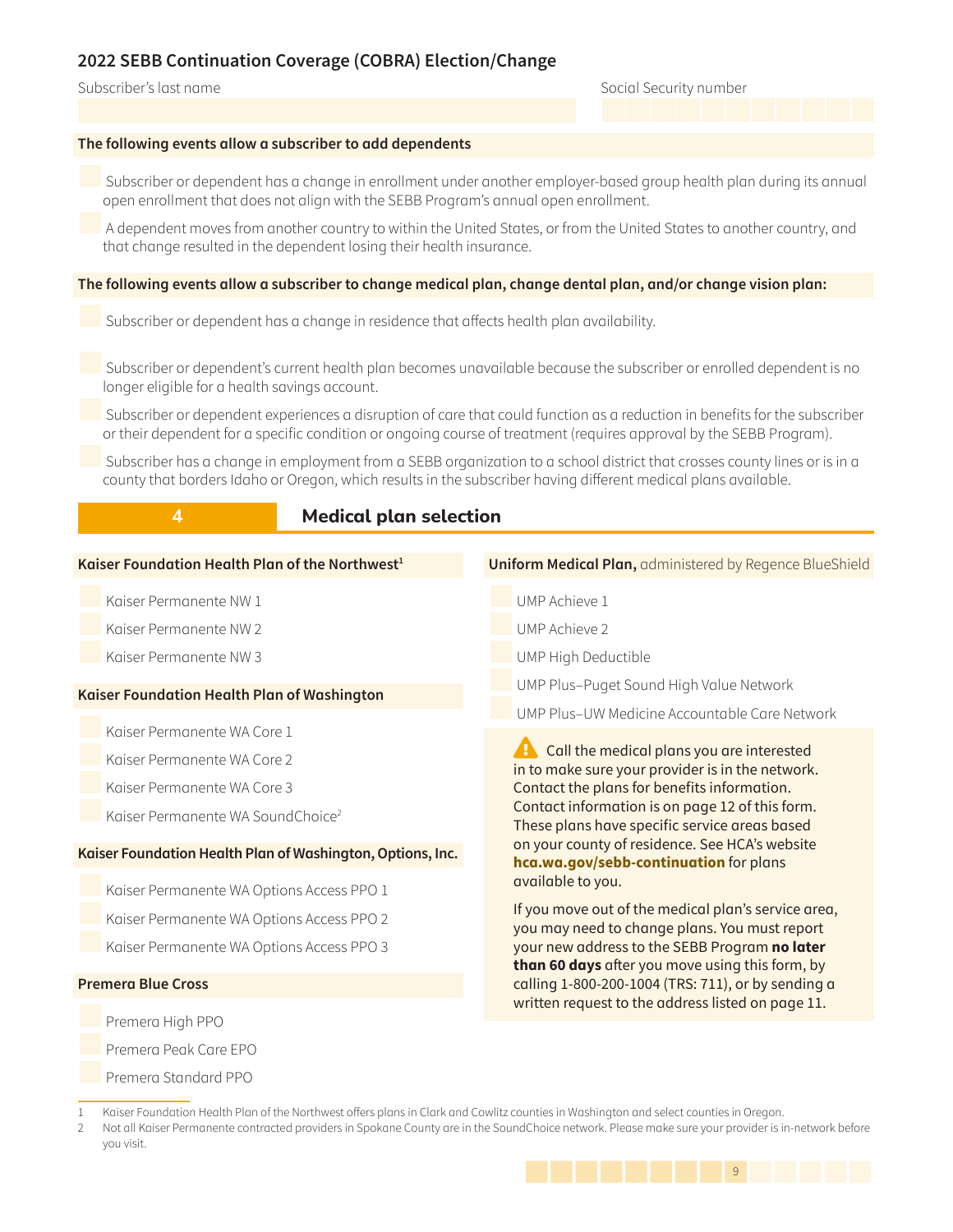Subscriber's last name Social Security number

### **5 b** Dental plan selection

Choose one dental plan. Before you enroll, make sure the provider you want to use accepts the specific plan and group you choose.

#### Preferred Provider Organization (PPO)

**Uniform Dental Plan** (Group #09600), administered by Delta Dental of Washington You can choose any dental provider and change providers at any time. Your out-of-pocket costs will be less if you use a preferred provider.

Managed-care plans (limited network)

**DeltaCare** (Group #09601), administered by Delta Dental of Washington. You must select a primary care dentist in the DeltaCare network.

**Willamette Dental Group of Washington** (Group WA 733), administered by Willamette Dental of Washington, Inc.. You will select and receive care from a primary care dental provider in the Willamette Dental Group network.

**6 b Vision plan selection** 

Choose one vision plan. Before you enroll, make sure the provider you want to use accepts the specific plan you choose.

**Davis Vision**, underwritten by HM Life Insurance Company

**EyeMed Vision Care**, underwritten by Fidelity Security Life Insurance Company

**MetLife Vision**, underwritten by Metropolitan Life Insurance Company

**Example 2** Carrier contact information is on [page 12.](#page-11-0)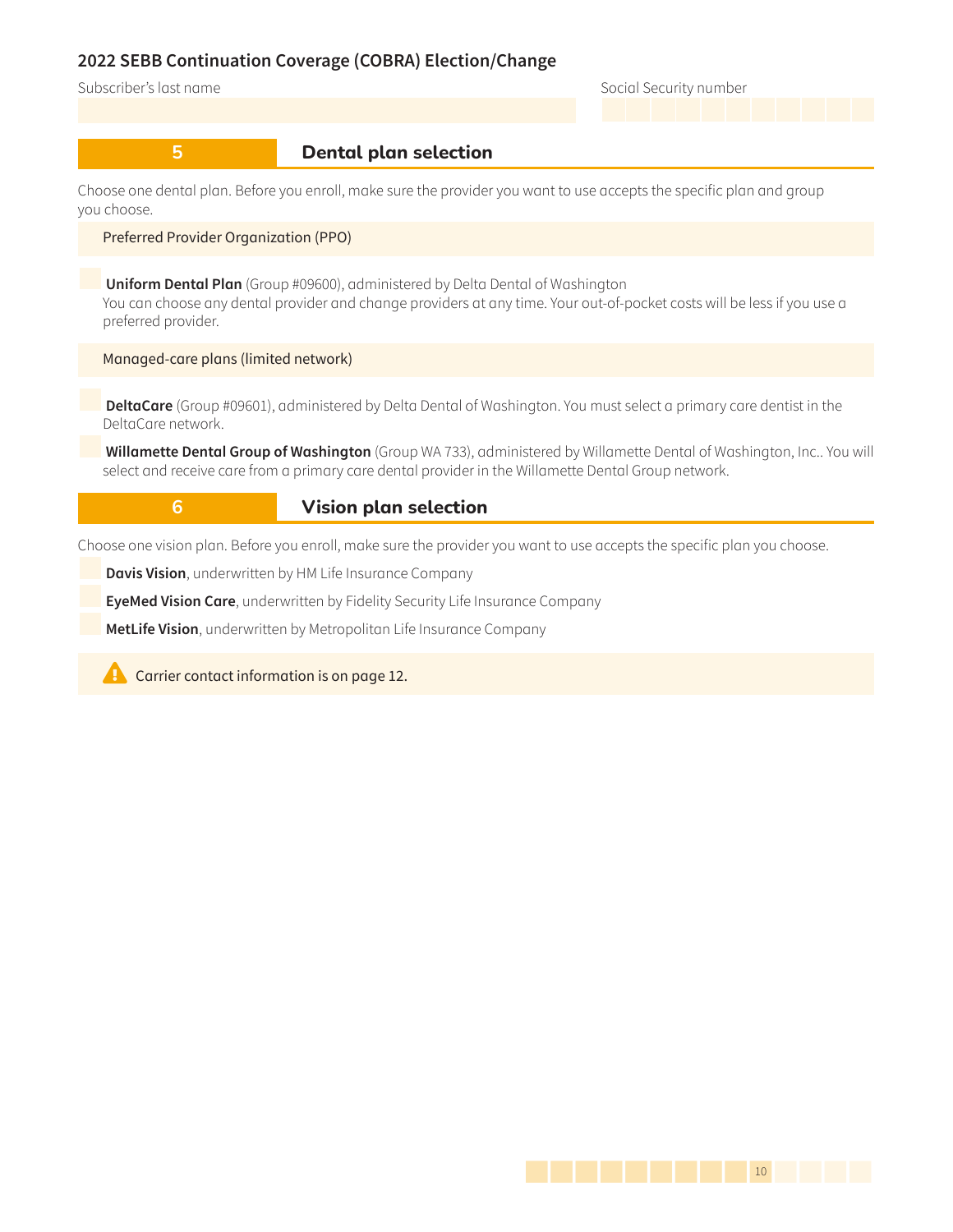Subscriber's last name Social Security number

**7 Signature** 

I have received and read the SEBB Continuation Coverage Election Notice, including any appendices. By submitting this form, I declare that the information I have provided is true, complete, and correct. If it isn't, or if I do not update this information within the timeline in the SEBB Program rules, to the extent permitted by federal and state laws, I must repay any claims paid by my health plans or premiums paid on my behalf. My dependents and I may also lose SEBB benefits as of the last day of the month we were eligible. To the extent permitted by law, the SEBB Program may retroactively terminate coverage for me and my dependents if I intentionally misrepresent eligibility, or do not pay premiums when due. In addition, I understand that it is a crime to knowingly provide false, incomplete, or misleading information to an insurance company for the purpose of defrauding the company. Penalties include imprisonment, fines, and denial of insurance benefits.

If I send payment, this does not mean that I will be automatically enrolled in SEBB insurance coverage. The SEBB Program will verify eligibility for me and my dependents. If we do not qualify, I will receive a refund.

I understand I am responsible for paying any applicable tobacco use premium surcharge and spouse or state-registered domestic partner (SRDP) coverage premium surcharge in addition to my monthly medical premium.

If I enroll in a high-deductible health plan with a health savings account (HSA), I must meet HSA eligibility conditions. I understand that the SEBB Program will direct a portion of my monthly premium to an HSA on my behalf based on the information I have provided, and that there are limits to these contributions and my HSA contributions (if any) under federal tax law.

I understand that my enrollment and my dependents' enrollment are subject to me abiding by all applicable deadlines and SEBB Program rules and policies. Failure to comply with applicable deadlines and SEBB Program rules and policies may result in my benefits selection being rejected.

This form replaces all SEBB Continuation Coverage (COBRA) Election/Change forms previously submitted to the SEBB Program.

Sign, date, and keep a copy for your records. Subscriber's signature and the control of the control of the control of the Date (mm/dd/yyyy)

#### <span id="page-10-0"></span>**Form return**

Submit form and documentation using one of the methods below:

#### **Mail to:**

Washington State Health Care Authority PO Box 42720 Olympia, WA 98504-2720

#### **Fax to:**

1-360-725-0771



HCA is committed to providing equal access to our services. If you need an accommodation, or require documents in another format, call the SEBB Program at 1-800-200-1004 (TRS: 711).

**If payment is enclosed, make check payable to Health Care Authority and mail to:** 

Washington State Health Care Authority PO Box 42691 Olympia, WA 98504-2691

#### **Electronically submit**

Send a secure online message to SEBB Customer Service by registering for an account on HCA's website at **hca.wa.gov/fuze-questions**. Sign and date any forms you attach to a secure message.

**HCA's Privacy notice:** HCA will keep your information private as allowed by law. To see our Privacy Notice, go to the HCA website at **hca.wa.gov/sebb-continuation**.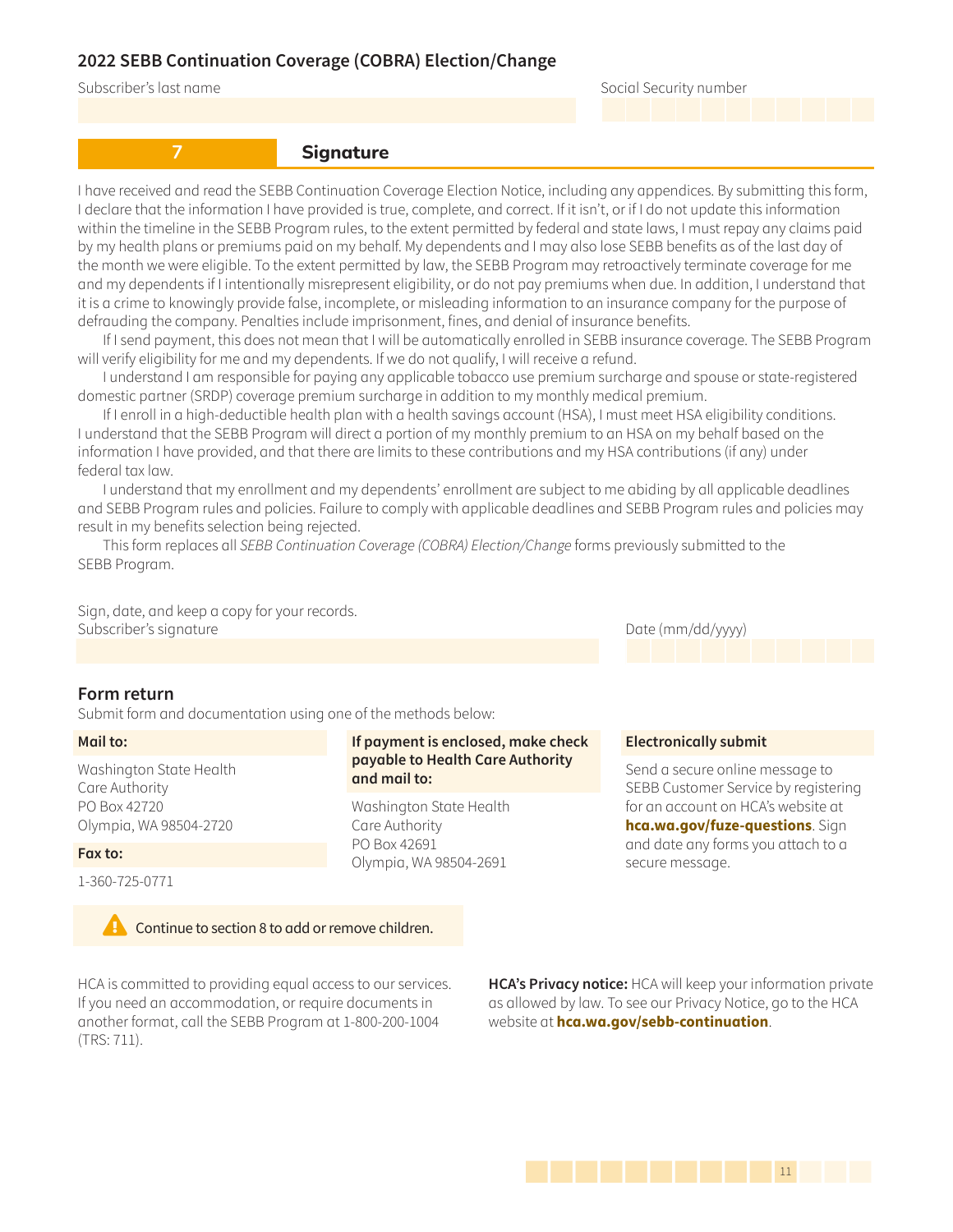#### Subscriber's last name Social Security number

### <span id="page-11-0"></span>**2022 SEBB Program contractors**

 $\triangle$  Do not send forms to the addresses below. This information is only for your reference.

#### **Medical contractors**

**Kaiser Foundation Health Plan of the Northwest** 500 NE Multnomah St.,

Suite 100 Portland, OR 97232-2099 1-800-813-2000 (TRS: 711)

### **Kaiser Foundation Health Plan of Washington**

1300 SW 27th Street Renton, WA 98057 1-888-901-4636 TTY: 1-800-833-6388

### **Kaiser Foundation Health Plan of Washington Options, Inc.**

1300 SW 27th Street Renton, WA 98057 1-888-901-4636 TTY: 1-800-833-6388

#### **Premera Blue Cross**

PO Box 91059 Seattle, WA 98111-9159 1-800-807-7310 TTY: 1-800-842-5357 (TRS: 711)

#### **Uniform Medical Plan**, administered

by Regence BlueShield (for medical benefit questions) PO Box 2998 Tacoma, WA 98401 1-800-628-3481 (TRS: 711)

**Uniform Medical Plan**, administered by Washington State Rx Services (for prescription drug questions) PO Box 40168 Portland, OR 97240-0168 1-888-361-1611 (TRS: 711)

#### **Dental contractors**

**DeltaCare**, administered by Delta Dental of Washington 400 Fairview Ave. N., Suite 800 Seattle, WA 98109-5371 1-800-650-1583 TTY: 1-800-833-6384

**Uniform Dental Plan**, administered by Delta Dental of Washington 400 Fairview Ave. N., Suite 800 Seattle, WA 98109-5371 1-800-537-3460 TTY: 1-800-833-6384

#### **Willamette Dental of Washington, Inc.**

6950 NE Campus Way Hillsboro, OR 97124-5611 1-855-4DENTAL (1-855-433-6825) (TRS: 711)

#### **Vision contractors**

#### **Davis Vision**

Vision Care Processing Unit PO Box 1525 Latham, NY 12110 1-877-377-9353 TTY: 1-800-523-2847

**EyeMed Vision Care**

4000 Luxottica Place Mason, OH 45040 1-800-699-0993 TTY: 1-844-230-6498

#### **Metropolitan Life Insurance**

**Company** (Vision Plan) PO Box 385018 Birmingham, AL 35238-5018 1-833-854-9624 TTY: 1-800-428-4833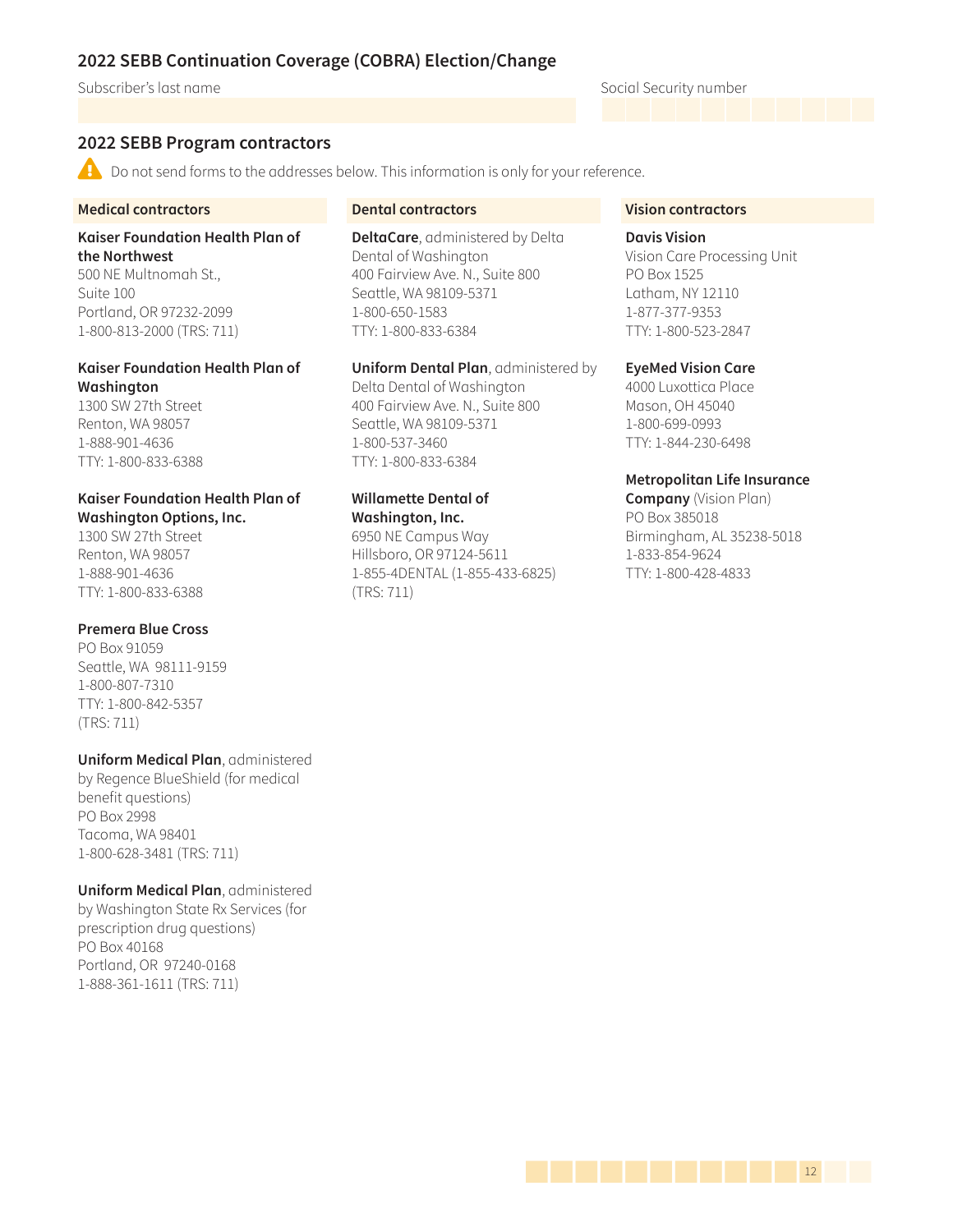Subscriber's last name

|  |  | Social Security number |
|--|--|------------------------|
|--|--|------------------------|

**8 Dependents** 

<span id="page-12-0"></span>List eligible dependents you wish to enroll or remove from coverage. Enrolled children must be eligible under SEBB Program rules. This includes children through the month of their 26th birthday regardless of marital status, student status, or eligibility for coverage under another plan and children age 26 or older with a disability.

If enrolling a state-registered domestic partner's child, extended dependent, or other non-qualified tax dependent, attach a Declaration of Tax Status to indicate whether they qualify as a dependent for tax purposes under IRC Section 152, as modified by IRC Section 105(b). A health plan change is not allowed when adding a SRDP's child if they are not a tax dependent.

If enrolling an extended dependent, attach an Extended Dependent Certification form, a valid court order showing legal custody or guardianship.

If enrolling a child with a disability age 26 or older, also attach a Certification of Child with a Disability.

### **Relationship to subscriber**



Street address

Address line 2

City State ZIP/Postal code County **Continue coverage** (Select all that apply.) Medical Dental Vision **Add coverage** (Select all that apply.) Medical Dental Vision **Terminate coverage** (Select all that apply.) Medical Dental Vision Termination date

If terminating coverage, include reason:

This field is required for health care services.

2 Gender X means a gender that is not exclusively male or female. This field is optional and will be kept private to the extent allowable by law. To learn more, visit HCA's website at **hca.wa.gov/gender-x**

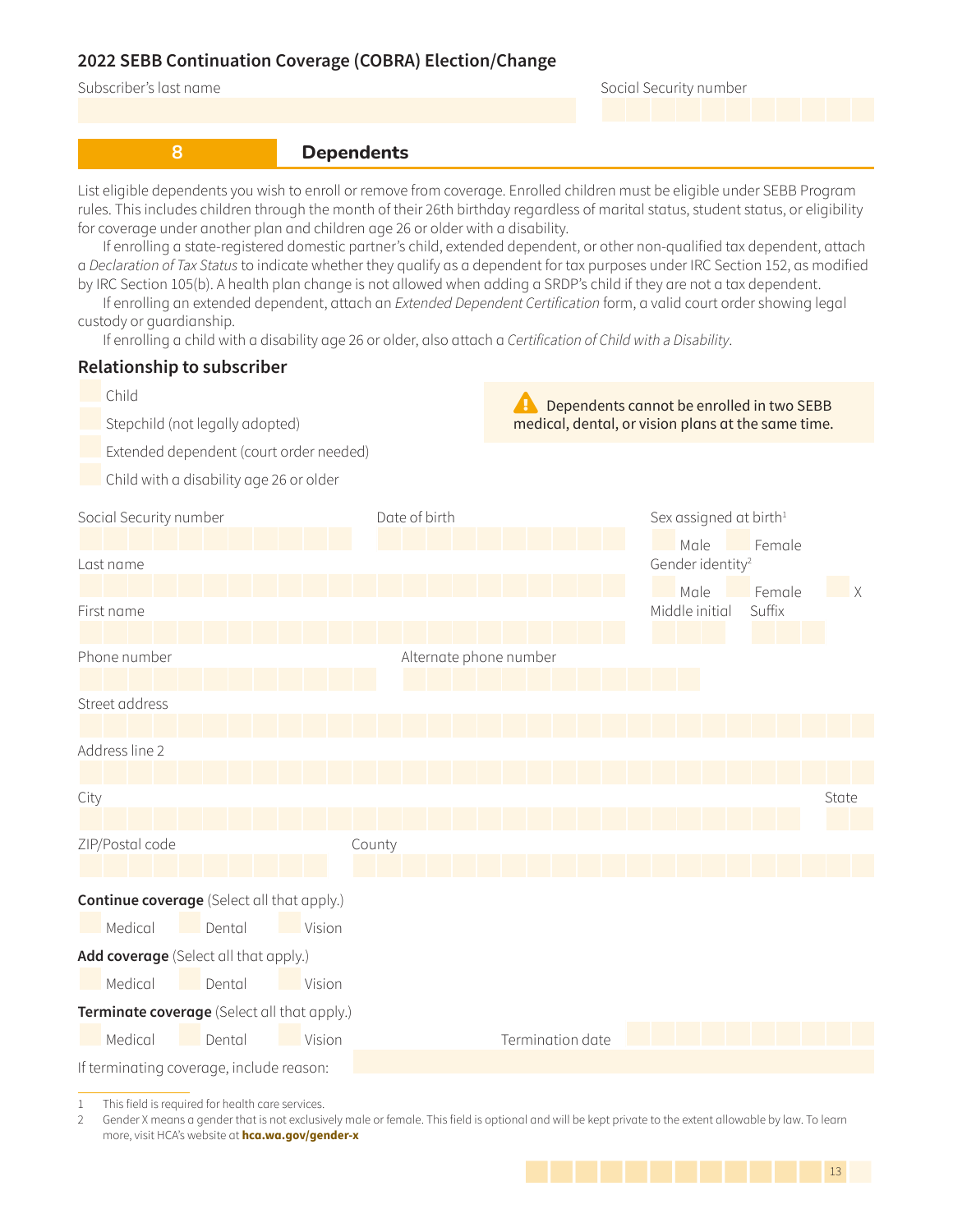| Subscriber's last name                         | Social Security number |
|------------------------------------------------|------------------------|
|                                                |                        |
| Are you covered by another group medical plan? |                        |
| If yes, effective date<br>Yes<br>No            |                        |
| Are you covered by another group dental plan?  |                        |
| If yes, effective date<br>Yes<br>No            |                        |
| Do you receive Social Security Disability?     |                        |
| If yes, effective date<br>Yes<br>No            |                        |
|                                                |                        |

**A** If Yes, attach a copy of their Social Security Disability Award letter. Write your last name and the last four digits of your Social Security number on the copy. You and your enrolled dependents may be eligible for additional months of coverage.

|                                      |     | Is this person enrolled in Medicare Part A and Part B?      |  |  |  |
|--------------------------------------|-----|-------------------------------------------------------------|--|--|--|
| Part A (hospital)                    |     |                                                             |  |  |  |
| Yes                                  | No. | If yes, enter effective dates shown on their Medicare card: |  |  |  |
| Part B (medical)<br>Yes              | No. | If yes, enter effective dates shown on their Medicare card: |  |  |  |
| <b>Tobacco use premium surcharge</b> |     |                                                             |  |  |  |

Response required if you are enrolling your dependent age 13 or older in medical coverage. If you check Yes or do not check any boxes below, you will be charged the \$25-per-account tobacco use premium surcharge in addition to your monthly medical premium.

### **Does the tobacco use premium surcharge apply to you?**

**Yes**, I am subject to the \$25 premium surcharge. My dependent has used tobacco products in the past two months. If this is a change to a previous attestation, submit the SEBB Premium Surcharge Attestation Change form.

**No**, I am not subject to the \$25 premium surcharge. My dependent has not used tobacco products in the past two months or has enrolled in or accessed the tobacco cessation resources noted in the SEBB Premium Surcharge Attestation Help Sheet.

 $\left\langle \cdot \right\rangle$  If adding two or more dependents, copy pages 13 to 14 and attach to this form.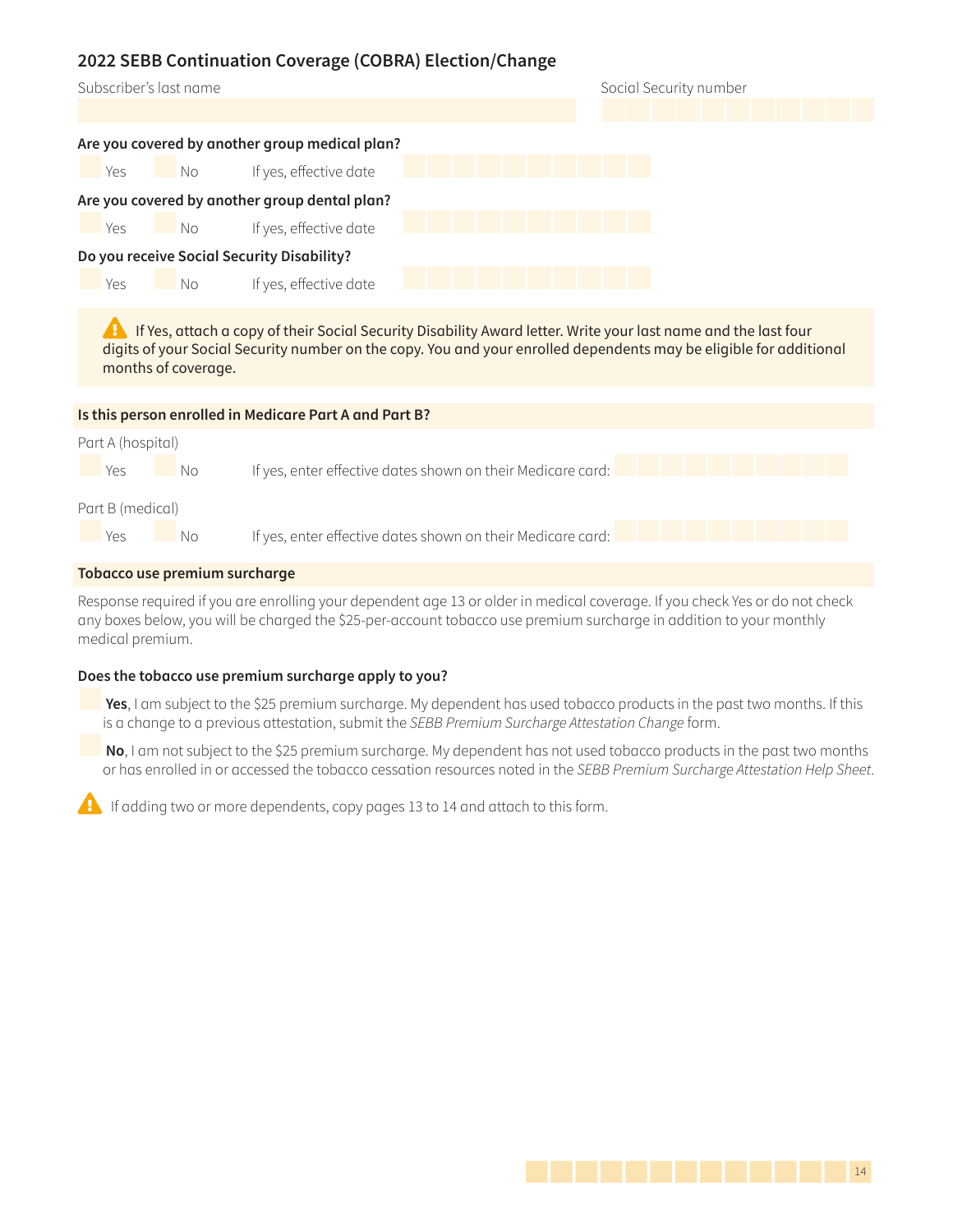### **Additional dependents**

Subscriber's last name Social Security number

### **8 Dependents**

List eligible dependents you wish to enroll or remove from coverage. Enrolled children must be eligible under SEBB Program rules. This includes children through the month of their 26th birthday regardless of marital status, student status, or eligibility for coverage under another plan and children age 26 or older with a disability.

If enrolling a state-registered domestic partner's child, extended dependent, or other non-qualified tax dependent, attach a Declaration of Tax Status to indicate whether they qualify as a dependent for tax purposes under IRC Section 152, as modified by IRC Section 105(b). A health plan change is not allowed when adding a SRDP's child if they are not a tax dependent.

If enrolling an extended dependent, attach an Extended Dependent Certification form, a valid court order showing legal custody or guardianship.

If enrolling a child with a disability age 26 or older, also attach a Certification of Child with a Disability.

### **Relationship to subscriber**



Street address

Address line 2

| City |                 |                                                   |        |                  |  | State |  |
|------|-----------------|---------------------------------------------------|--------|------------------|--|-------|--|
|      |                 |                                                   |        |                  |  |       |  |
|      | ZIP/Postal code |                                                   | County |                  |  |       |  |
|      |                 |                                                   |        |                  |  |       |  |
|      |                 | <b>Continue coverage</b> (Select all that apply.) |        |                  |  |       |  |
|      | Medical         | Dental                                            | Vision |                  |  |       |  |
|      |                 | Add coverage (Select all that apply.)             |        |                  |  |       |  |
|      | Medical         | Dental                                            | Vision |                  |  |       |  |
|      |                 | Terminate coverage (Select all that apply.)       |        |                  |  |       |  |
|      | Medical         | Dental                                            | Vision | Termination date |  |       |  |

If terminating coverage, include reason:

1 This field is required for health care services.

2 Gender X means a gender that is not exclusively male or female. This field is optional and will be kept private to the extent allowable by law. To learn more, visit HCA's website at **hca.wa.gov/gender-x**